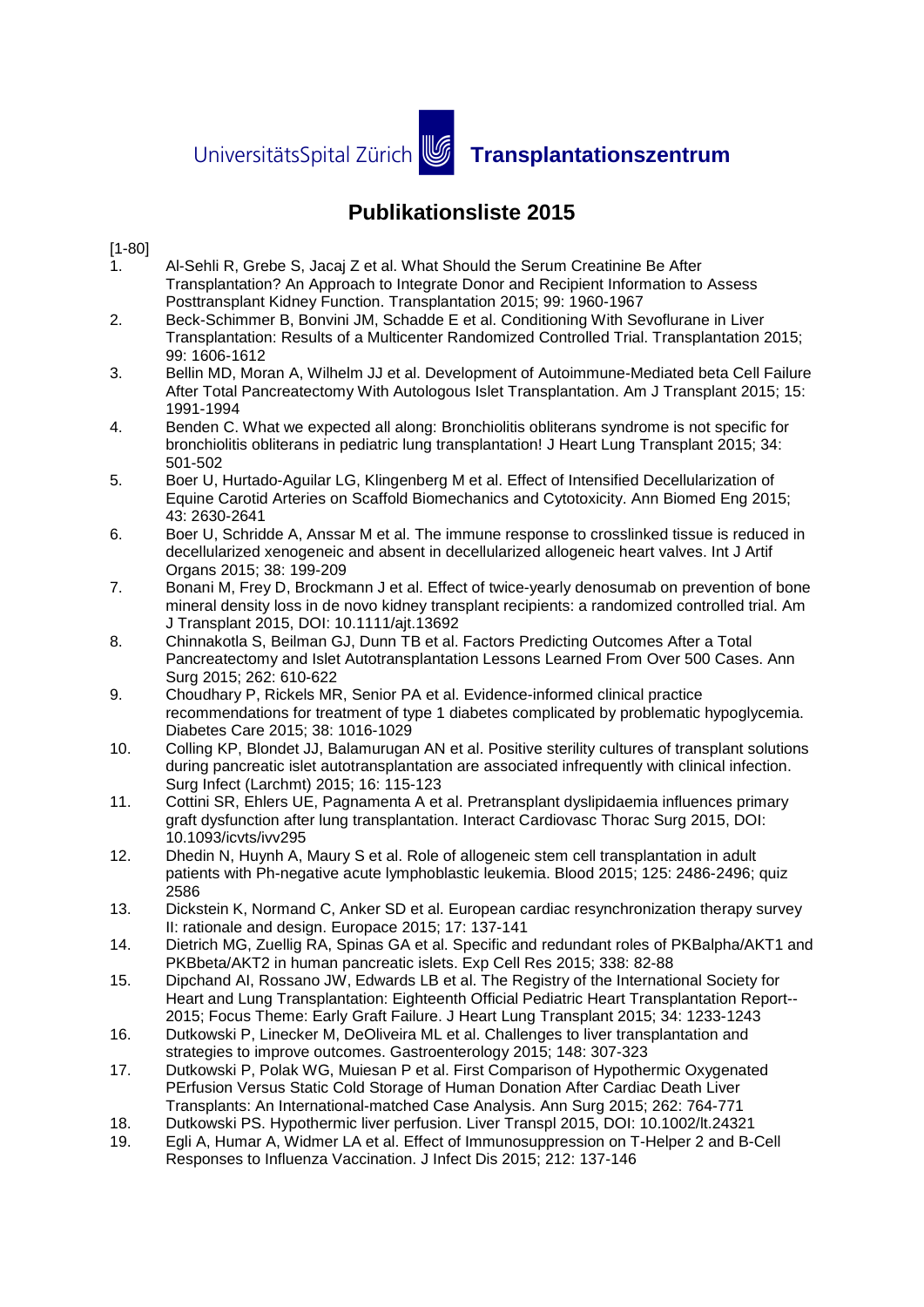- 20. Egli A, Lisboa LF, O'Shea D et al. Complexity of Host Micro-RNA Response to Cytomegalovirus Reactivation After Organ Transplantation. Am J Transplant 2016; 16: 650- 660
- 21. Gerber PA, Locher R, Zuellig RA et al. Glycemia, Hypoglycemia, and Costs of Simultaneous Islet-Kidney or Islet After Kidney Transplantation Versus Intensive Insulin Therapy and Waiting List for Islet Transplantation. Transplantation 2015; 99: 2174-2180
- 22. Gerber SR, Seifert B, Inci I et al. Exposure to moxifloxacin and cytomegalovirus replication is associated with skin squamous cell carcinoma development in lung transplant recipients. J Eur Acad Dermatol Venereol 2015; 29: 2451-2457
- 23. Ghadri JR, Bataisou RD, Diekmann J et al. First case of atypical takotsubo cardiomyopathy in a bilateral lung-transplanted patient due to acute respiratory failure. Eur Heart J Acute Cardiovasc Care 2015; 4: 482-485
- 24. Gielis JF, Jungraithmayr W, Boulet GA et al. A murine model of lung ischemia and reperfusion injury: tricks of the trade. J Surg Res 2015; 194: 659-666
- 25. Goldfarb SB, Benden C, Edwards LB et al. The Registry of the International Society for Heart and Lung Transplantation: Eighteenth Official Pediatric Lung and Heart-Lung Transplantation Report--2015; Focus Theme: Early Graft Failure. J Heart Lung Transplant 2015; 34: 1255- 1263
- 26. Hartmann T, Hubel K, Monsef I et al. Additional plerixafor to granulocyte colony-stimulating factors for haematopoietic stem cell mobilisation for autologous transplantation in people with malignant lymphoma or multiple myeloma. Cochrane Database Syst Rev 2015; 10: CD010615
- 27. Hawkey CJ, Allez M, Clark MM et al. Autologous Hematopoetic Stem Cell Transplantation for Refractory Crohn Disease: A Randomized Clinical Trial. JAMA 2015; 314: 2524-2534
- 28. Hayes D, Jr., Benden C, Sweet SC et al. Current State of Pediatric Lung Transplantation. Lung 2015; 193: 629-637
- 29. Hurlimann D, Schmidt S, Seifert B et al. Outcome of super-responders to cardiac resynchronization therapy defined by endpoint-derived parameters of left ventricular remodeling: a two-center retrospective study. Clin Res Cardiol 2015; 104: 136-144
- 30. Inci I, Klinzing S, Schneiter D et al. Outcome of Extracorporeal Membrane Oxygenation as a Bridge To Lung Transplantation: An Institutional Experience and Literature Review. Transplantation 2015; 99: 1667-1671
- 31. Inci I, Schuurmans M, Ehrsam J et al. Lung transplantation for emphysema: impact of age on short- and long-term survival. Eur J Cardiothorac Surg 2015; 48: 906-909
- 32. Inci I, Yamada Y, Hillinger S et al. Successful lung transplantation after donor lung reconditioning with urokinase in ex vivo lung perfusion system. Ann Thorac Surg 2014; 98: 1837-1838
- 33. Iotzova-Weiss G, Dziunycz PJ, Freiberger SN et al. S100A8/A9 stimulates keratinocyte proliferation in the development of squamous cell carcinoma of the skin via the receptor for advanced glycation-end products. PLoS One 2015; 10: e0120971
- 34. Jenni D, Hofbauer GF. Keratinocyte cancer and its precursors in organ transplant patients. Curr Probl Dermatol 2015; 46: 49-57
- 35. Lehmann R, Graziano J, Brockmann J et al. Glycemic Control in Simultaneous Islet-Kidney Versus Pancreas-Kidney Transplantation in Type 1 Diabetes: A Prospective 13-Year Followup. Diabetes Care 2015; 38: 752-759
- 36. Lewandowska DW, Zagordi O, Zbinden A et al. Unbiased metagenomic sequencing complements specific routine diagnostic methods and increases chances to detect rare viral strains. Diagn Microbiol Infect Dis 2015; 83: 133-138
- 37. Lund LH, Edwards LB, Kucheryavaya AY et al. The Registry of the International Society for Heart and Lung Transplantation: Thirty-second Official Adult Heart Transplantation Report-- 2015; Focus Theme: Early Graft Failure. J Heart Lung Transplant 2015; 34: 1244-1254
- 38. Manuel O, Wojtowicz A, Bibert S et al. Influence of IFNL3/4 polymorphisms on the incidence of cytomegalovirus infection after solid-organ transplantation. J Infect Dis 2015; 211: 906-914
- 39. Mathes CM, Bohnenkamp RA, Blonde GD et al. Gastric bypass in rats does not decrease appetitive behavior towards sweet or fatty fluids despite blunting preferential intake of sugar and fat. Physiol Behav 2015; 142: 179-188
- 40. Mueller NJ, Tini GM, Weber A et al. Hepatitis From Spiroplasma sp. in an Immunocompromised Patient. Am J Transplant 2015; 15: 2511-2516
- 41. Mueller TF, Oberkofler CE, Clavien PA. What's hot, what's new at WTC--clinical science. Am J Transplant 2015; 15: 327-332
- 42. Murer C, Burgi U, Kohler M et al. Adenocarcinoma of the gastrointestinal tract in lung transplanted patients with cystic fibrosis: case series and review of the literature. Swiss Med Wkly 2015; 145: w14165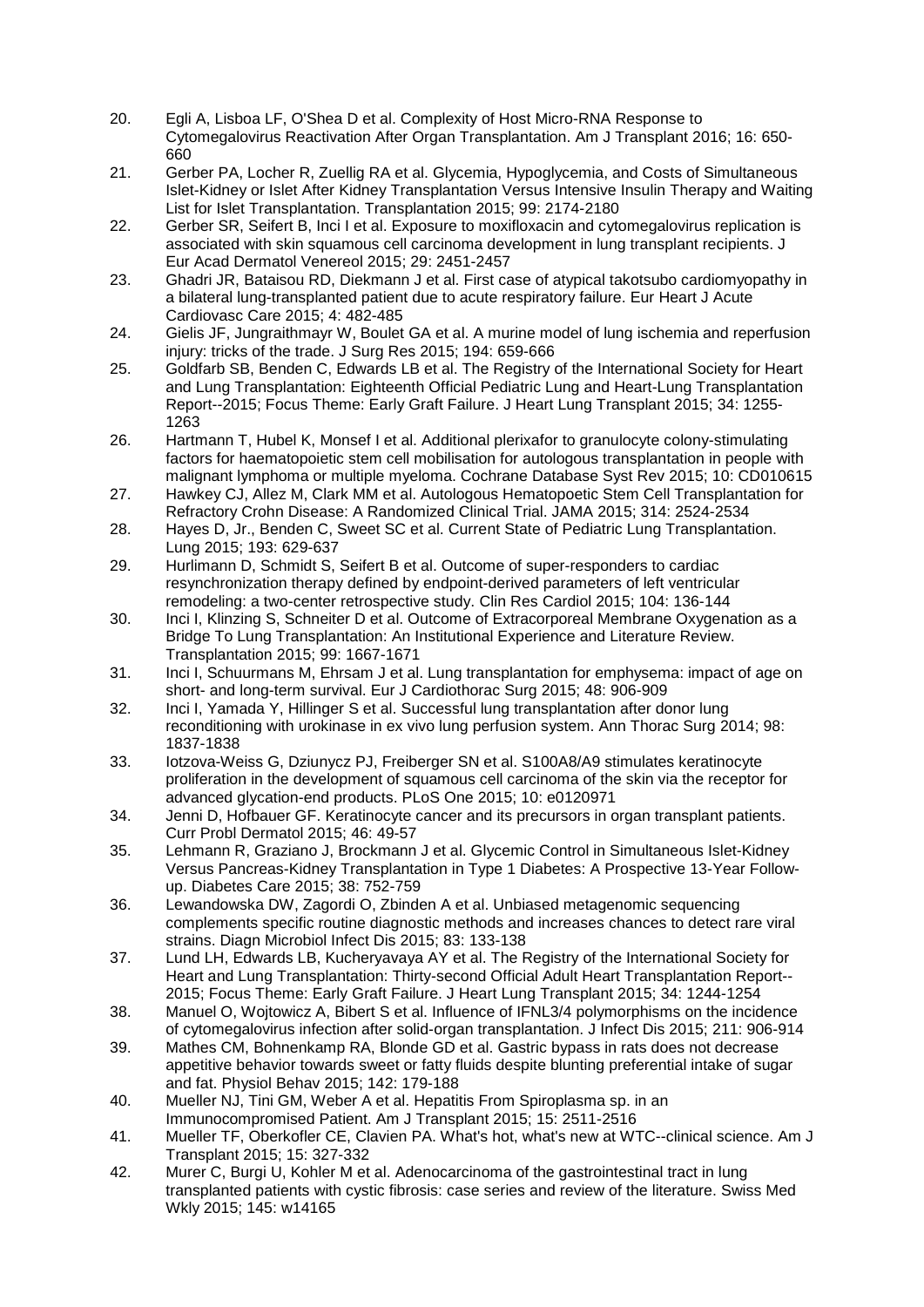- 43. Oberhuber R, Heinbokel T, Cetina Biefer HR et al. CD11c+ Dendritic Cells Accelerate the Rejection of Older Cardiac Transplants via Interleukin-17A. Circulation 2015; 132: 122-131
- 44. Othman MA, Melo JB, Carreira IM et al. High rates of submicroscopic aberrations in karyotypically normal acute lymphoblastic leukemia. Mol Cytogenet 2015; 8: 45
- 45. Papas KK, Bellin MD, Sutherland DE et al. Islet Oxygen Consumption Rate (OCR) Dose Predicts Insulin Independence in Clinical Islet Autotransplantation. PLoS One 2015; 10: e0134428
- 46. Passweg JR, Schanz U, Chalandon Y et al. High-resolution HLA matching in unrelated donor transplantation in Switzerland: differential impact of class I and class II mismatches may reflect selection of nonimmunogenic or weakly immunogenic DRB1/DQB1 disparities. Bone Marrow Transplant 2015; 50: 1201-1205
- 47. Petrowsky H, Busuttil RW. Reply to Letter: "When the Patient Is Sicker Than His Liver". Ann Surg 2015; 262: e93-94
- 48. Plock JA, Schnider JT, Zhang W et al. Adipose- and Bone Marrow-Derived Mesenchymal Stem Cells Prolong Graft Survival in Vascularized Composite Allotransplantation. Transplantation 2015; 99: 1765-1773
- 49. Ponikowski P, van Veldhuisen DJ, Comin-Colet J et al. Beneficial effects of long-term intravenous iron therapy with ferric carboxymaltose in patients with symptomatic heart failure and iron deficiencydagger. Eur Heart J 2015; 36: 657-668
- 50. Protzer U, Bohm F, Longerich T et al. Molecular detection of hepatitis E virus (HEV) in liver biopsies after liver transplantation. Mod Pathol 2015; 28: 523-532
- 51. Quteineh L, Bochud PY, Golshayan D et al. CRTC2 polymorphism as a risk factor for the incidence of metabolic syndrome in patients with solid organ transplantation. Pharmacogenomics J 2015, DOI: 10.1038/tpj.2015.82
- 52. Renner TA, Zalunardo MP, Weder W et al. Bilateral lung transplantation in a patient receiving rivaroxaban anticoagulation. J Cardiothorac Vasc Anesth 2015; 29: 723-726
- 53. Richardson R, Connelly M, Dipchand C et al. Kidney Paired Donation Protocol for Participating Donors 2014. Transplantation 2015; 99: S1-S88
- 54. Rijnink EC, Penning ME, Wolterbeek R et al. Tissue microchimerism is increased during pregnancy: a human autopsy study. Mol Hum Reprod 2015; 21: 857-864
- 55. Samaras P, Pfrommer S, Seifert B et al. Efficacy of vinorelbine plus granulocyte colonystimulation factor for CD34+ hematopoietic progenitor cell mobilization in patients with multiple myeloma. Biol Blood Marrow Transplant 2015; 21: 74-80
- 56. Schlegel A, Dutkowski P. Role of hypothermic machine perfusion in liver transplantation. Transpl Int 2015; 28: 677-689
- 57. Schlegel A, Dutkowski P, Clavien PA. Reply to: "The rescue of DCD rodent livers grafts: is there HOPE?". J Hepatol 2015; 62: 739-741
- 58. Schlegel A, Kron P, De Oliveira ML et al. Is single portal vein approach sufficient for hypothermic machine perfusion of DCD liver grafts? J Hepatol 2015, DOI: 10.1016/j.jhep.2015.09.015
- 59. Schlegel A, Kron P, Dutkowski P. Hypothermic Oxygenated Liver Perfusion: Basic Mechanisms and Clinical Application. Curr Transplant Rep 2015; 2: 52-62
- 60. Schmid FA, Inci I, Burgi U et al. Favorable outcome of children and adolescents undergoing lung transplantation at a European adult center in the new era. Pediatr Pulmonol 2016, DOI: 10.1002/ppul.23383
- 61. Schnyder MA, Benden C, Schmid C. HbA1c: An effective screening tool for cystic fibrosis related diabetes? J Cyst Fibros 2015, DOI: 10.1016/j.jcf.2015.10.010
- 62. Schweizer R, Gorantla VS, Plock JA. Premise and promise of mesenchymal stem cell-based therapies in clinical vascularized composite allotransplantation. Curr Opin Organ Transplant 2015; 20: 608-614
- 63. Seiler A, Jenewein J, Martin-Soelch C et al. Post-transplant outcome-clusters of psychological distress and health-related quality of life in lung transplant recipients. Swiss Med Wkly 2015; 145: w14236
- 64. Soubrane O, de Rougemont O, Kim KH et al. Laparoscopic Living Donor Left Lateral Sectionectomy: A New Standard Practice for Donor Hepatectomy. Ann Surg 2015; 262: 757- 763
- 65. Steffel J, Robertson M, Singh JP et al. The effect of QRS duration on cardiac resynchronization therapy in patients with a narrow QRS complex: a subgroup analysis of the EchoCRT trial. Eur Heart J 2015; 36: 1983-1989
- 66. Stimpfle DW, Serra AL, Wuthrich RP et al. Spectophotometric intracutaneous analysis: an investigation on photodamaged skin of immunocompromised patients. J Eur Acad Dermatol Venereol 2015; 29: 1141-1147